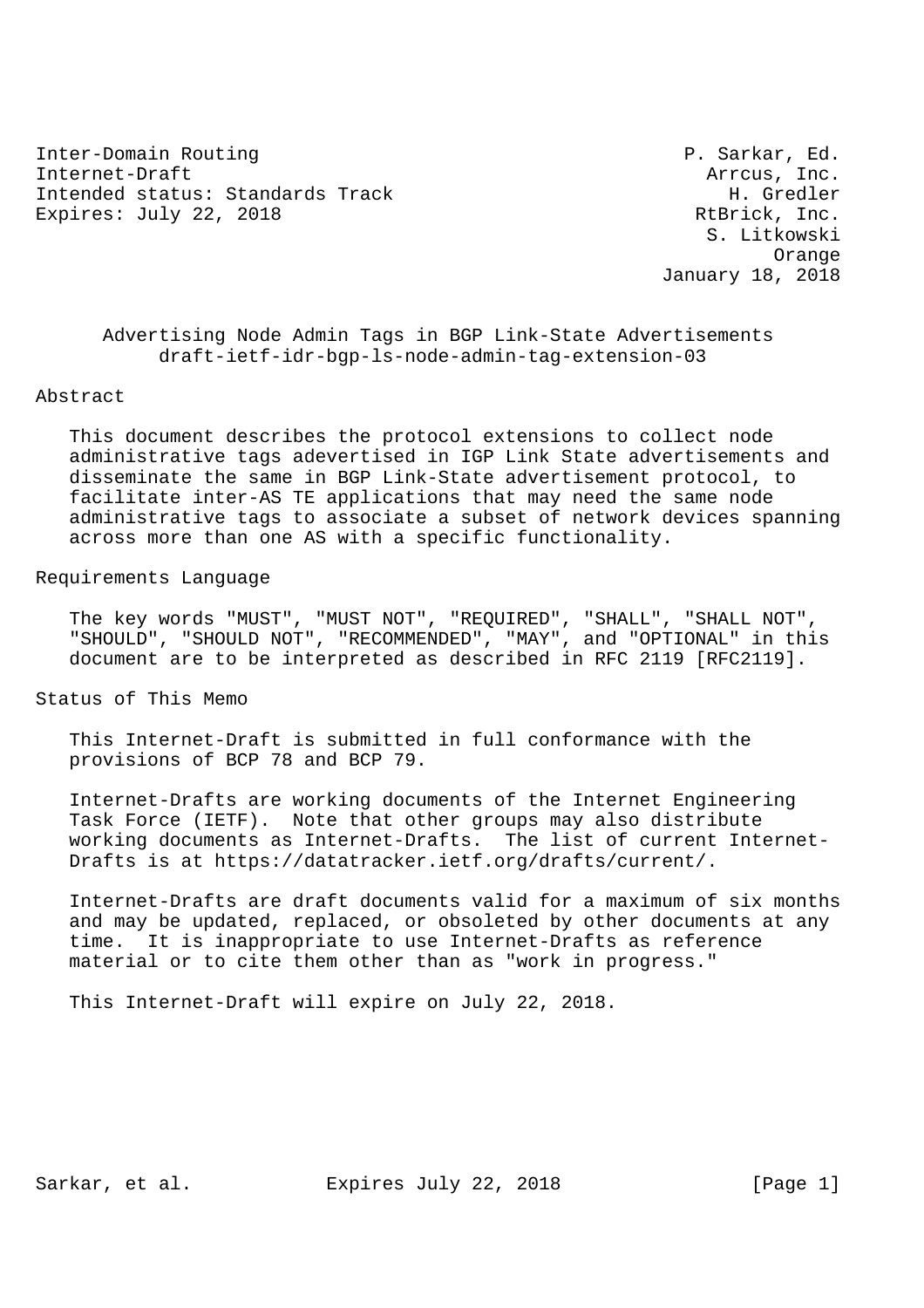### Copyright Notice

 Copyright (c) 2018 IETF Trust and the persons identified as the document authors. All rights reserved.

 This document is subject to BCP 78 and the IETF Trust's Legal Provisions Relating to IETF Documents (https://trustee.ietf.org/license-info) in effect on the date of publication of this document. Please review these documents carefully, as they describe your rights and restrictions with respect to this document. Code Components extracted from this document must include Simplified BSD License text as described in Section 4.e of the Trust Legal Provisions and are provided without warranty as described in the Simplified BSD License.

Table of Contents

| 2 <sub>1</sub><br>Per-Node Administrative Tag                       |  |  |  |                |
|---------------------------------------------------------------------|--|--|--|----------------|
| BGP-LS Extensions for Per-Node Administrative Tags<br>$\mathcal{R}$ |  |  |  | 4              |
| 3.1. Node Admin Tag TLV                                             |  |  |  | 5              |
| 4.                                                                  |  |  |  |                |
| 5.                                                                  |  |  |  | 8              |
| რ.                                                                  |  |  |  | 9              |
| Manaqeability Considerations<br>$7_{\odot}$                         |  |  |  | 9              |
| 7.1. Operational Considerations                                     |  |  |  | 9              |
|                                                                     |  |  |  | 9              |
| TLV/Sub-TLV Code Points Summary<br>8.                               |  |  |  | 9              |
| 9.                                                                  |  |  |  | 9              |
|                                                                     |  |  |  | 9              |
|                                                                     |  |  |  | 9              |
| Normative References                                                |  |  |  | 9              |
| 11.2.<br>Informative References                                     |  |  |  | 1 O            |
| 11.3.                                                               |  |  |  | 1 <sub>0</sub> |
| Addresses<br>Authors'                                               |  |  |  | 11             |
|                                                                     |  |  |  |                |

## 1. Introduction

 Advertising Node Administrative Tags in Link State protocols like IS- IS [RFC7917] and OSPF [RFC7777] defines an optional operational capability, that allows tagging and grouping of the nodes in a IGP domain. This, among other applications, allows simple management and easy control over route and path selection, based on local configured policies. However, node administrative tags advertised in IGP advertisements let network operators associate nodes within a single AS (if not a single area). This limits the use of such node administrative tags and applications that need to associate a subset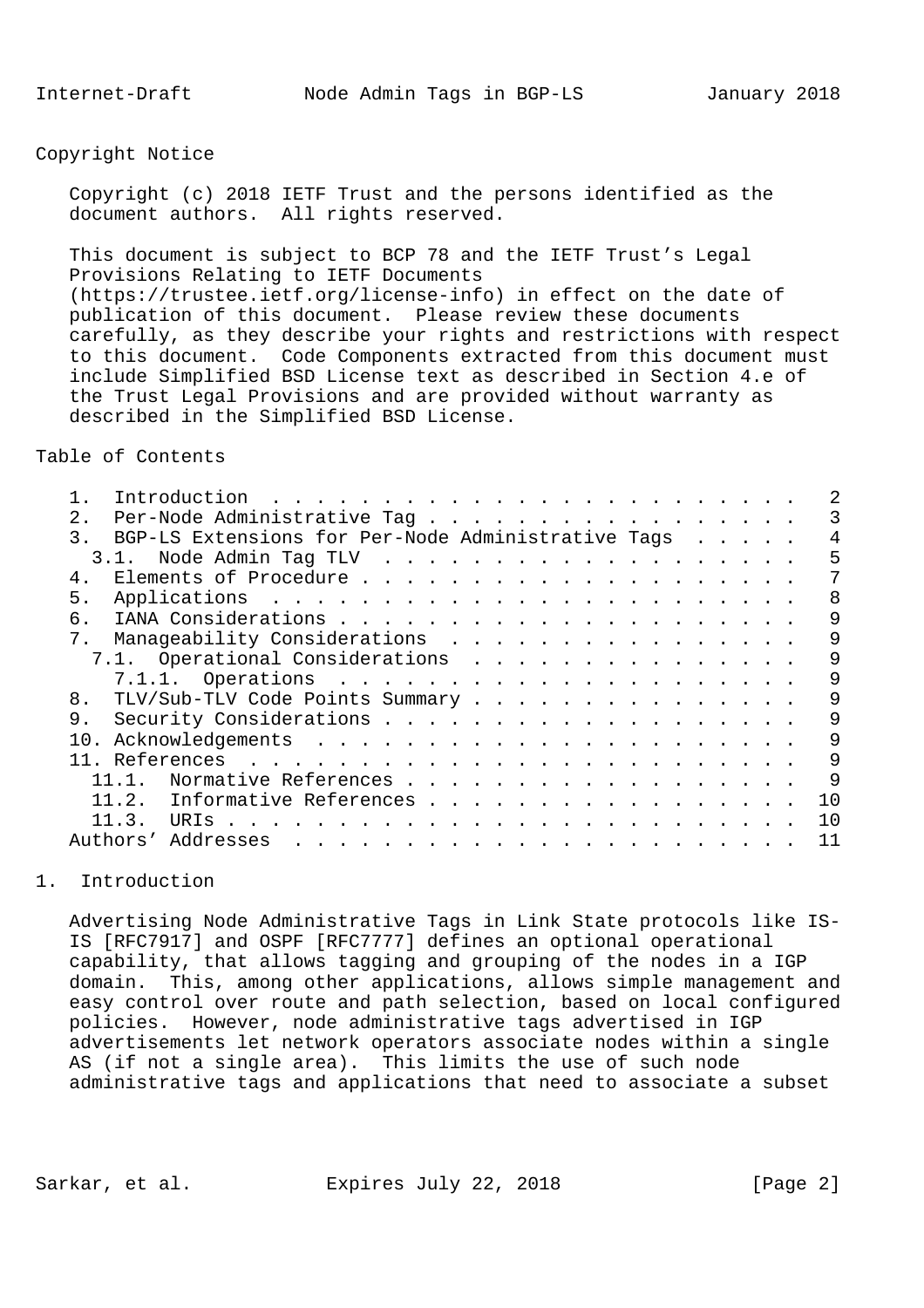of network devices spanning across multiple AS with a specific functionality cannot use them.

 To address the need for applications that require visibility into Link State Databases (LSDBs) across IGP areas, or even across ASes, the BGP-LS address-family/sub-address-family have been defined that allows BGP to carry LSDB information. The BGP Network Layer Reachability Information (NLRI) encoding format for BGP-LS and a new BGP Path Attribute called BGP-LS attribute are defined in [RFC7752]. Please refer to [RFC7752] for more details.

 For the purpose of advertising node administrative tags within BGP Link-State advertisements, a new Node Attribute TLV to be carried in the corresponding BGP-LS Node NLRI is proposed. For more details on the Node Attribute TLVs please refer to section 3.3.1 in [RFC7752]

#### 2. Per-Node Administrative Tag

 An administrative Tag is a 32-bit integer value that can be used to identify a group of nodes in the entire routing domain. The new TLV and sub-TLV proposed in IS-IS [RFC7917] and OSPF [RFC7777] respectively, specifies one or more administrative tag values. A BGP Link-State speaker that also participates in the IGP link state advertisements exchange may learn one or more node administrative tags advertised by another router in the same IGP domain. Such BGP- LS speaker shall encode the same set of node administrative tags in the corresponding Node Attribute TLV representing the network device that originated the node administrative tags.

 The node administrative tags advertised in IGP link state advertisements will have either per-area(or per-level in IS-IS)scope or 'global' scope. An operator may choose to advertise one set of node administrative tags across areas (or levels in IS-IS) and advertise another set of node administrative tags within a specific area (or level). But evidently two areas within the same AS or two different AS's may use the same node administrative tag for different purposes. In such a case, applications will need to distinguish between the per-area(or per-level) scoped administrative tags originated from a specific node against those originated from the same node with 'global' scope.

 A BGP-LS router in a given AS while copying the node administrative tags learnt from IGP link-state advertisements, MUST also copy the scope associated with the node administrative tags. Refer to Section 3.1 for how to encode the associated scope of a node administrative tags as well.

Sarkar, et al. Expires July 22, 2018 [Page 3]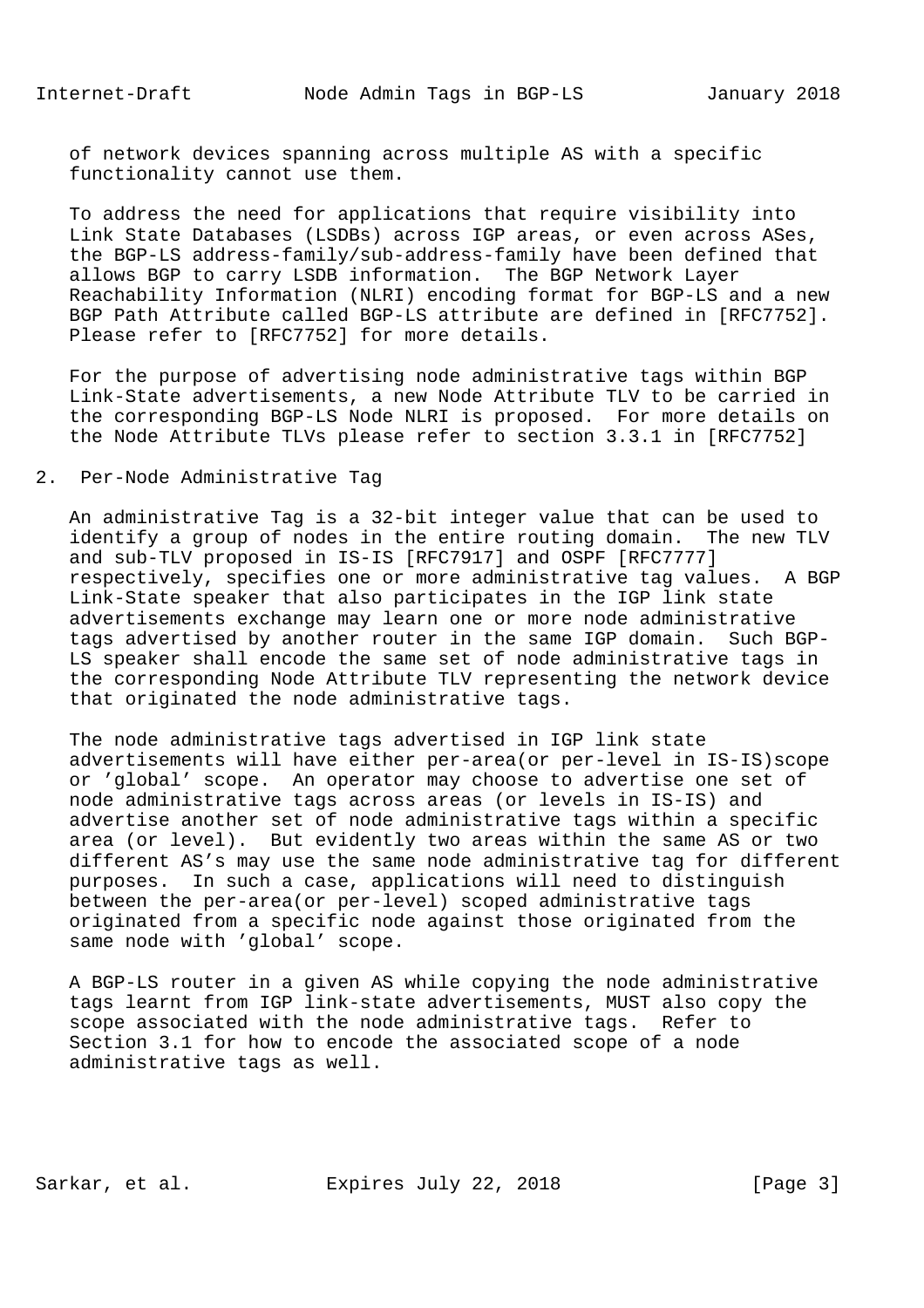To be able to distinguish between the significance of an administrative tag learnt in one area, from that advertised in another area, or another AS, any applications receiving such a BGP-LS advertisement MUST consider the scope associated with each node administrative tag along with the area(or level in IS-IS) and the AS number of the originating node associated with corresponding IGP link state advertisement. The area(or level) associated with the corresponding IGP link state advertisement and the AS number associated with the originating node can be derived from appropriate node attributes (already defined in BGP-LS [RFC7752]) attached with the corresponding Node NLRI. [RFC7752] specifies that ISIS level information be encoded in Node NLRI [1] and OSPF Area Identifiers be encoded in Node Descriptor Sub-TLVs [2].

## 3. BGP-LS Extensions for Per-Node Administrative Tags

 The BGP-LS NLRI can be a node NLRI, a link NLRI or a prefix NLRI. The corresponding BGP-LS attribute is a node attribute, a link attribute or a prefix attribute. BGP-LS [RFC7752] defines the TLVs that map link-state information to BGP-LS NLRI and BGP-LS attribute. This document adds an new Node Attribute TLV called 'Node Admin Tag TLV' to encode node administrative tags information.

 [RFC7917] defines the 'Node Admin Tag' sub-TLV in the Router Capability TLV (type 242) in IS-IS Link State PDUs to encode node administrative tags. Similarly [RFC7917] defines the 'Node Administrative Tag' TLV in OSPF Router Information LSAs to encode node administrative tags in OSPF Link State update packets. The node administrative tags TLVs learnt from the IGP link state advertisements of a specific node will all be inserted in a new Node Admin Tag TLV and added to the corresponding Node are mapped to the corresponding BGP-LS Node NLRI. Node administrative tags from IGP advertisements are mapped to the corresponding Node Admin Tag TLV in the following way.

| TLV Code<br>Point<br>- - - - - - - - | Description           | Length   | IS-IS TLV<br>/sub-TLV | OSPF<br>LSA/TLV |
|--------------------------------------|-----------------------|----------|-----------------------|-----------------|
| TBD                                  | Node Admin Tag<br>TLV | Variable | $242/21$ [3]          | $RI-LSA/10$     |

Table 1: Node Admin Tag TLV Mapping from IGP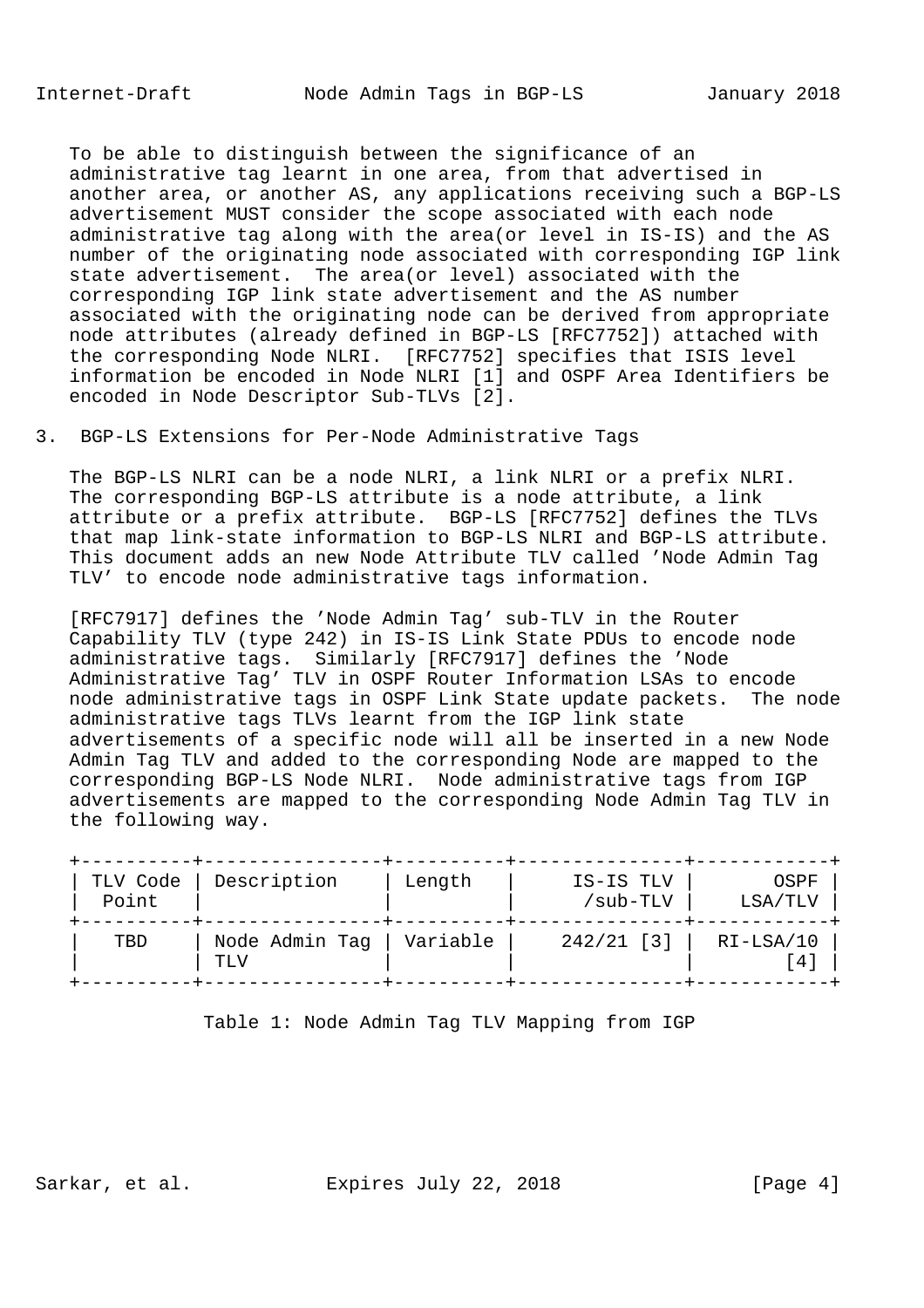## 3.1. Node Admin Tag TLV

 The new Node Administrative Tag TLV, like other BGP-LS Node Attribute TLVs, is formatted as Type/Length/Value (TLV)triplets. Figure 1 below shows the format of the new TLV.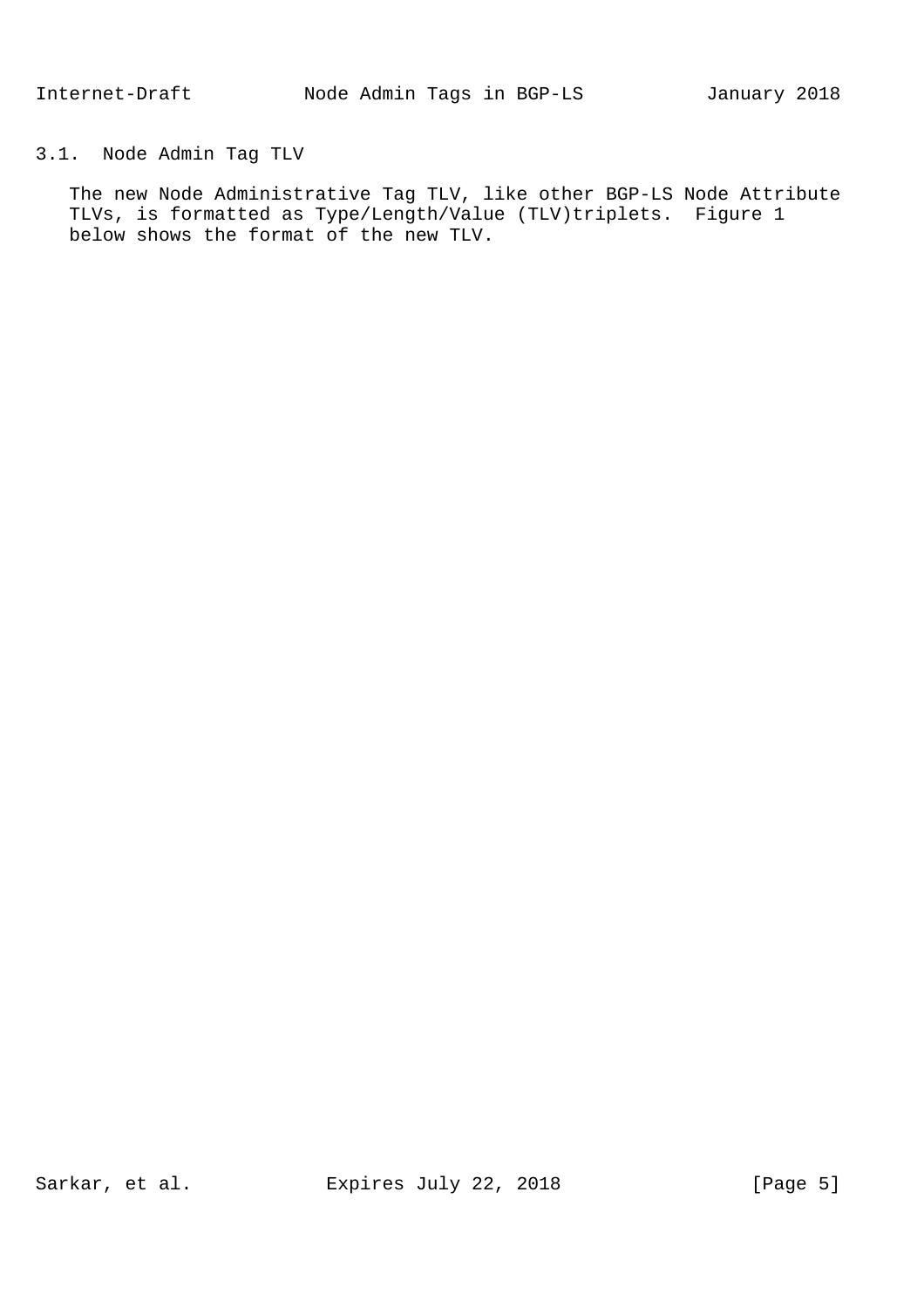0  $1$  2 3 0 1 2 3 4 5 6 7 8 9 0 1 2 3 4 5 6 7 8 9 0 1 2 3 4 5 6 7 8 9 0 1 +-+-+-+-+-+-+-+-+-+-+-+-+-+-+-+-+-+-+-+-+-+-+-+-+-+-+-+-+-+-+-+-+ Type  $|\hspace{.1cm} \rangle$  Length  $|\hspace{.1cm} \rangle$  +-+-+-+-+-+-+-+-+-+-+-+-+-+-+-+-+-+-+-+-+-+-+-+-+-+-+-+-+-+-+-+-+ Flags +-+-+-+-+-+-+-+-+-+-+-+-+-+-+-+-+-+-+-+-+-+-+-+-+-+-+-+-+-+-+-+-+ | Administrative Tag #1 | +-+-+-+-+-+-+-+-+-+-+-+-+-+-+-+-+-+-+-+-+-+-+-+-+-+-+-+-+-+-+-+-+ | Administrative Tag #2 | +-+-+-+-+-+-+-+-+-+-+-+-+-+-+-+-+-+-+-+-+-+-+-+-+-+-+-+-+-+-+-+-+ // // +-+-+-+-+-+-+-+-+-+-+-+-+-+-+-+-+-+-+-+-+-+-+-+-+-+-+-+-+-+-+-+-+ | Administrative Tag #N | +-+-+-+-+-+-+-+-+-+-+-+-+-+-+-+-+-+-+-+-+-+-+-+-+-+-+-+-+-+-+-+-+ Type : A 2-octet field specifiying code-point of the new TLV type. Code-point: TBA (suggested 1040) Length: A 2-octet field that indicates the length of the value portion in octets and will be a multiple of 4 octets dependent on the number of tags advertised. Value: A 2-octet 'Flags' field, followed by a sequence of multiple 4 octets defining the administrative tags. Flags: A 2-octet field that carries flags associated with all the administrative flags encoded in this TLV. Following is the format of this field. 0 1 2 3 4 5 6 7 8 9 0 1 2 3 4 5 +-+-+-+-+-+-+-+-+-+-+-+-+-+-+-+-+ |L| Reserved | +-+-+-+-+-+-+-+-+-+-+-+-+-+-+-+-+ The following bit flags are defined: L bit : If the L bit is set  $(1)$ , it signifies that all administrative flags encoded in this TLV has per-area(or level in IS-IS) scope, and should not be mixed with ones with same value but with 'global' scope (L bit reset to 0). Figure 1: BGP Link-State Node Administrative Tag TLV

Sarkar, et al. Expires July 22, 2018 [Page 6]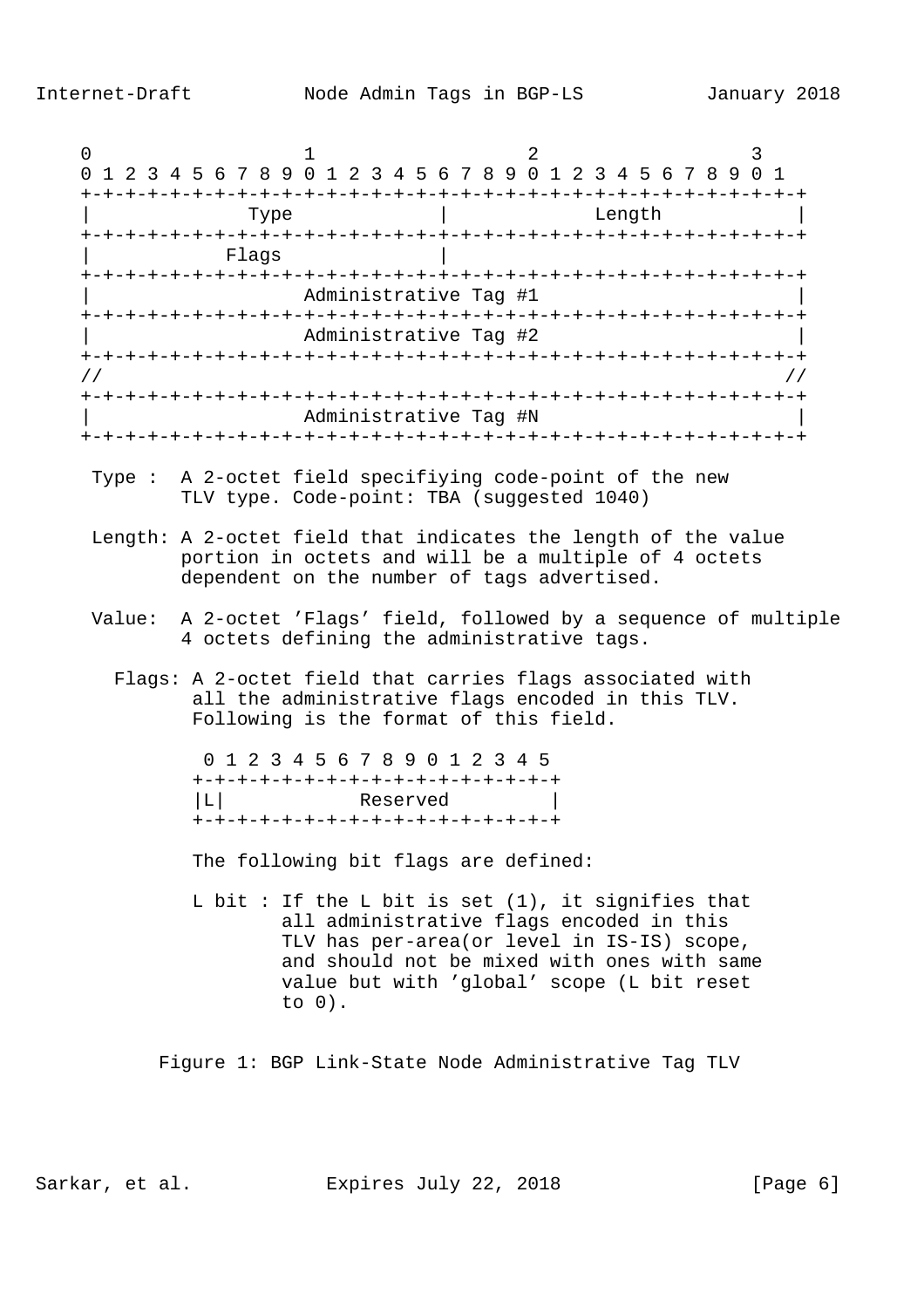This new type of 'Node Admin Tag' TLVs can ONLY be added to the Node Attribute associated with the Node NLRI that originates the corresponding node administrative tags in an IGP domain.

 All the node administrative tags with 'per-area' (or per-level) scope, originated by a single node in an IGP domain SHALL be re originated in a single 'Node Admin Tag' TLV and inserted in the Node NLRI generated for the same node. Similarly, all the node administrative tags with 'global' scope originated by the same node in IGP domain SHALL be re-originated in another 'Node Admin Tag' TLV and inserted in the same Node NLRI generated for the originating node. Multiple instances of a TLV may be generated by the BGP-LS router for a given node in the IGP domain. This MAY happen if the original node's link state advertisement carries more than 16383 node administrative groups and a single TLV does not provide sufficient space. As such multiple occurence of the 'Node Admin Tag' TLVs under a single BGP LS NLRI is cumulative.

 While copying node administrative tags from IGP link-state advertisements to corresponding BGP-LS advertisements, the said BGP- LS speaker MAY run all the node administrative flags through a locally configured policy that selects which ones should be exported and which ones not. And then the node administrative tag is copied to the BGP-LS advertisement if it is permitted to do so by the said policy. Definition of such a policy is outside the scope of this document.

#### 4. Elements of Procedure

 Meaning of the Node administrative tags is generally opaque to the BGP Link-State protocol. A router advertising the node administrative tag (or tags) may be configured to do so without knowing (or even explicitly supporting) functionality implied by the tag.

 Interpretation of tag values is specific to the administrative domain of a particular network operator. The meaning of a node administrative tag is defined by the network local policy. However multiple administrative domain owners may agree on a common meaning implied by an administrative tag for mutual benefit.

 The semantics of the tag order has no meaning. There is no implied meaning to the ordering of the tags that indicates a certain operation or set of operations that need to be performed based on the ordering.

 Each tag SHOULD be treated as an independent identifier that MAY be used in policy to perform a policy action. Node administrative tags

Sarkar, et al. Expires July 22, 2018 [Page 7]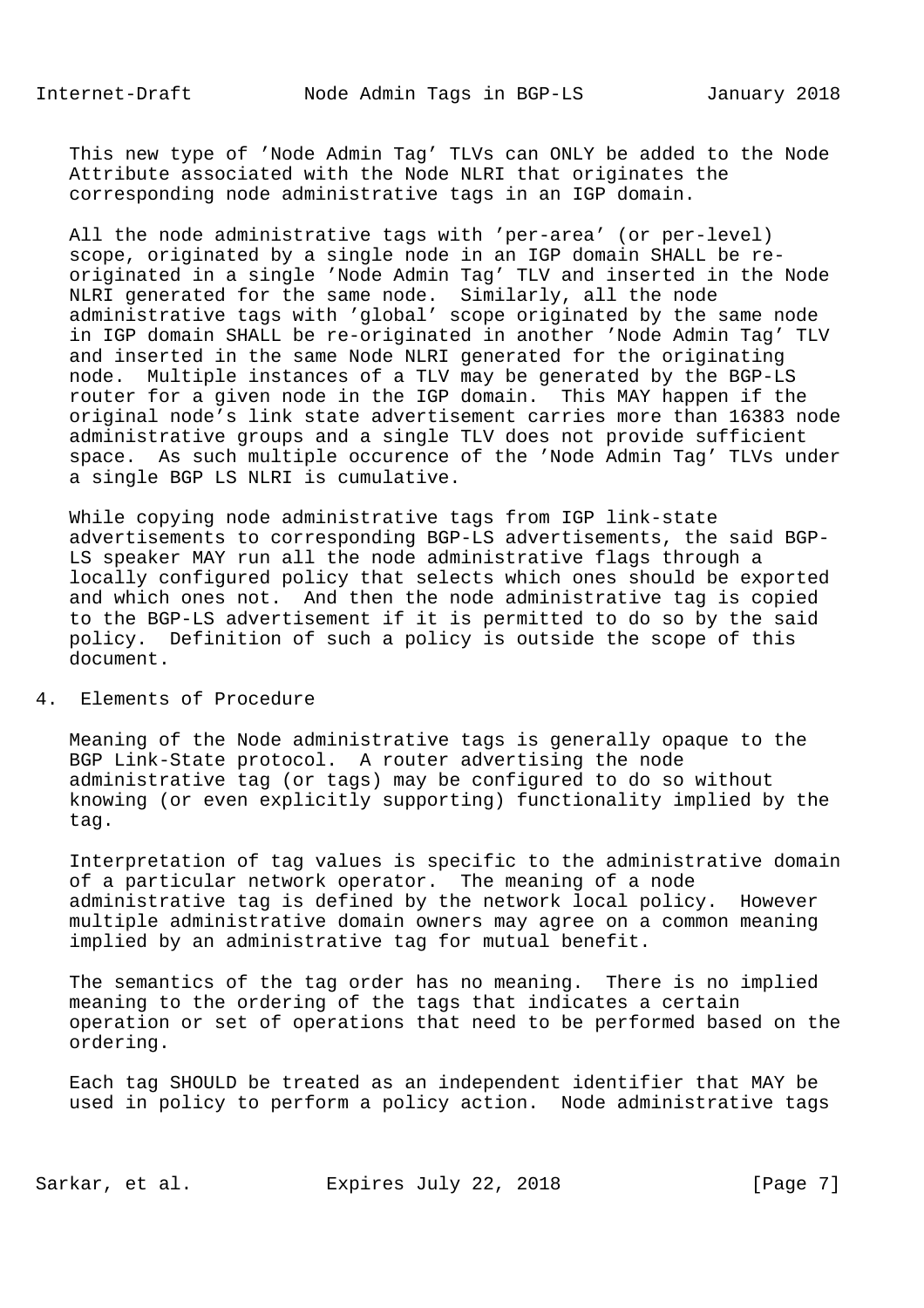carried by the Node Admin Tag TLV SHOULD be used to indicate independent characteristics of the node in the IGP domain that originated it. The TLV SHOULD be considered as an unordered list. Whilst policies may be implemented based on the presence of multiple tags (e.g., if tag A AND tag B are present), they MUST NOT be reliant upon the order of the tags (i.e., all policies should be considered commutative operations, such that tag A preceding or following tag B does not change their outcome).

 For more details on guidance regarding usage of node administrative tags please refer to section 4 [5] in [RFC7917] or section 2.2.1 [6] in [RFC7777].

5. Applications

 [RFC7917] and [RFC7777] present some applications of node administrative tags.

 The Policy-based Explicit routing use case can be extended to inter area or inter-AS scenarios where an end to end path needs to avoid or include nodes that have particular properties. Following are some examples.

- 1. Geopolitical routing : preventing traffic from country A to country B to cross country C. In this case, we may use node administrative tags to encode geographical information (country). Path computation may be required to take into account node administrative tag to permit avoidance of nodes belonging to country C.
- 2. Legacy node avoidance : in some specific cases, it is interesting for a service-provider to force some traffic to avoid legacy nodes in the network. For example, legacy nodes may not be carrier class (no high availability), and a service provider may want to ensure that critical traffic only uses nodes that are providing high availability.

 In case of inter-AS Traffic-Engineering applications, different ASes SHOULD share their administrative tag policies. They MAY also need to agree upon some common tagging policy for specific applications.

 For more details on some possible applications with node administrative tags please refer to section 3 [7] in [RFC7777].

Sarkar, et al. Expires July 22, 2018 [Page 8]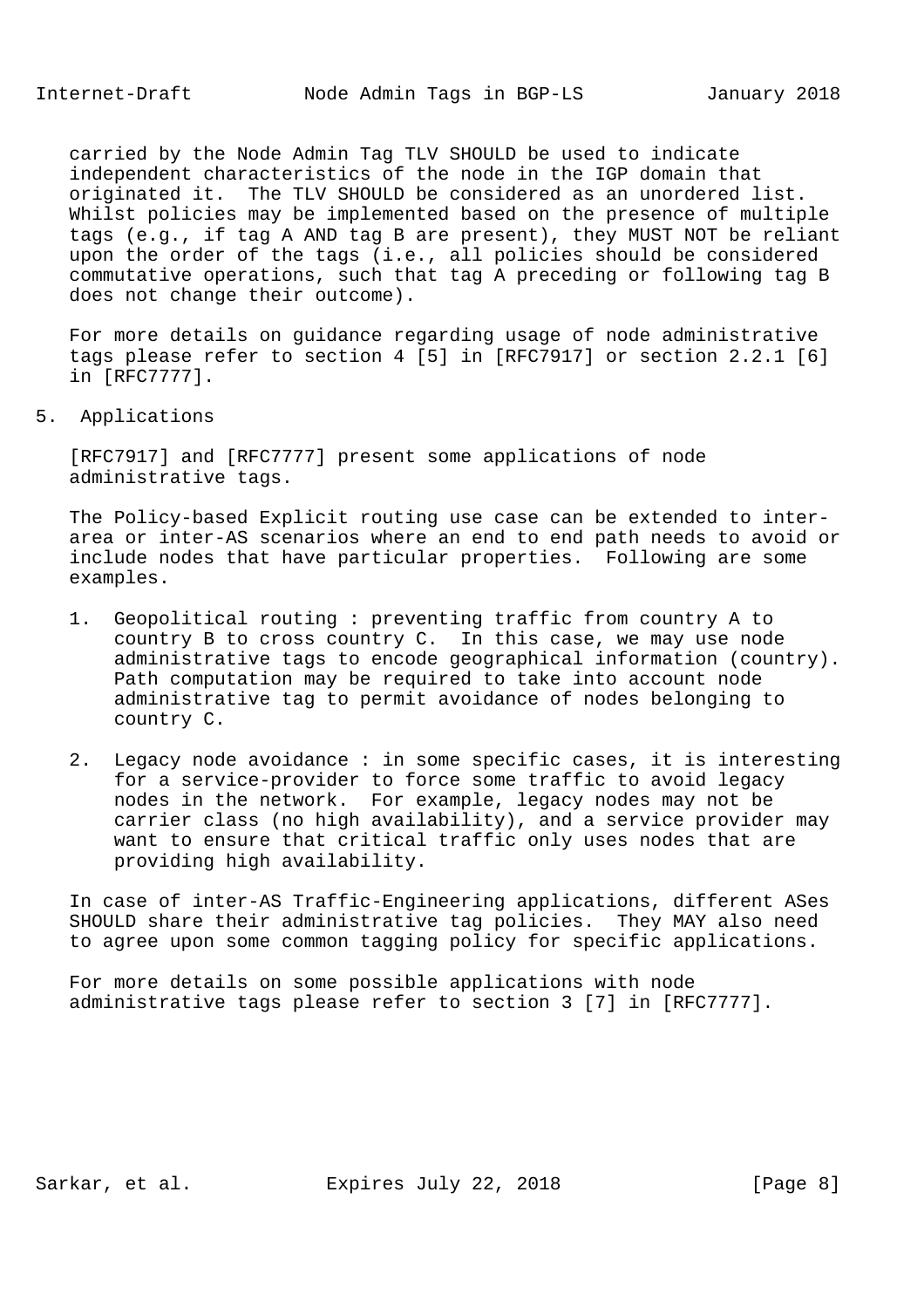6. IANA Considerations

 This document requests assigning code-points from the registry for BGP-LS attribute TLVs based on Table 2.

7. Manageability Considerations

This section is structured as recommended in [RFC5706].

- 7.1. Operational Considerations
- 7.1.1. Operations

 Existing BGP and BGP-LS operational procedures apply. No new operational procedures are defined in this document.

8. TLV/Sub-TLV Code Points Summary

 This section contains the global table of all TLVs/Sub-TLVs defined in this document.

| ---------------+------------- | TLV Code Point   Description   Length |  |
|-------------------------------|---------------------------------------|--|
| 1040                          | Node Admin Tag   variable             |  |

Table 2: Summary Table of TLV/Sub-TLV Codepoints

9. Security Considerations

 Procedures and protocol extensions defined in this document do not affect the BGP security model. See the 'Security Considerations' section of [RFC4271] for a discussion of BGP security. Also refer to [RFC4272] and [RFC6952] for analysis of security issues for BGP.

10. Acknowledgements

TBA.

- 11. References
- 11.1. Normative References
	- [RFC2119] Bradner, S., "Key words for use in RFCs to Indicate Requirement Levels", BCP 14, RFC 2119, DOI 10.17487/RFC2119, March 1997, <https://www.rfc-editor.org/info/rfc2119>.

Sarkar, et al. Expires July 22, 2018 [Page 9]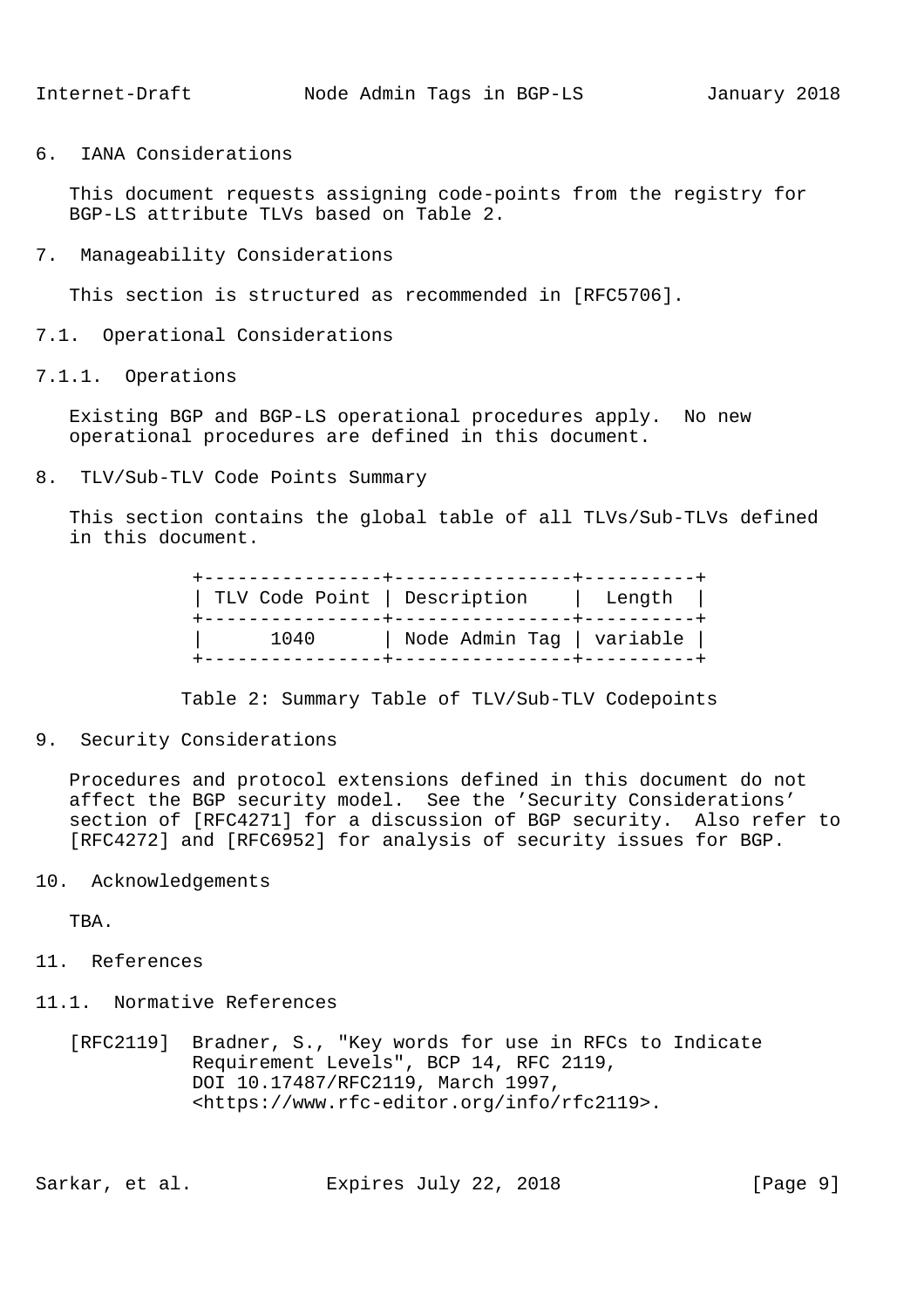- [RFC4271] Rekhter, Y., Ed., Li, T., Ed., and S. Hares, Ed., "A Border Gateway Protocol 4 (BGP-4)", RFC 4271, DOI 10.17487/RFC4271, January 2006, <https://www.rfc-editor.org/info/rfc4271>.
- [RFC7752] Gredler, H., Ed., Medved, J., Previdi, S., Farrel, A., and S. Ray, "North-Bound Distribution of Link-State and Traffic Engineering (TE) Information Using BGP", RFC 7752, DOI 10.17487/RFC7752, March 2016, <https://www.rfc-editor.org/info/rfc7752>.
- 11.2. Informative References
	- [RFC4272] Murphy, S., "BGP Security Vulnerabilities Analysis", RFC 4272, DOI 10.17487/RFC4272, January 2006, <https://www.rfc-editor.org/info/rfc4272>.
	- [RFC5706] Harrington, D., "Guidelines for Considering Operations and Management of New Protocols and Protocol Extensions", RFC 5706, DOI 10.17487/RFC5706, November 2009, <https://www.rfc-editor.org/info/rfc5706>.
	- [RFC6952] Jethanandani, M., Patel, K., and L. Zheng, "Analysis of BGP, LDP, PCEP, and MSDP Issues According to the Keying and Authentication for Routing Protocols (KARP) Design Guide", RFC 6952, DOI 10.17487/RFC6952, May 2013, <https://www.rfc-editor.org/info/rfc6952>.
	- [RFC7777] Hegde, S., Shakir, R., Smirnov, A., Li, Z., and B. Decraene, "Advertising Node Administrative Tags in OSPF", RFC 7777, DOI 10.17487/RFC7777, March 2016, <https://www.rfc-editor.org/info/rfc7777>.
	- [RFC7917] Sarkar, P., Ed., Gredler, H., Hegde, S., Litkowski, S., and B. Decraene, "Advertising Node Administrative Tags in IS-IS", RFC 7917, DOI 10.17487/RFC7917, July 2016, <https://www.rfc-editor.org/info/rfc7917>.
- 11.3. URIs
	- [1] http://tools.ietf.org/html/rfc7752#section-3.2
	- [2] http://tools.ietf.org/html/rfc7752#section-3.2.1.4
	- [3] http://tools.ietf.org/html/rfc7917#section-3.1
	- [4] http://tools.ietf.org/html/rfc7777#section-2.1